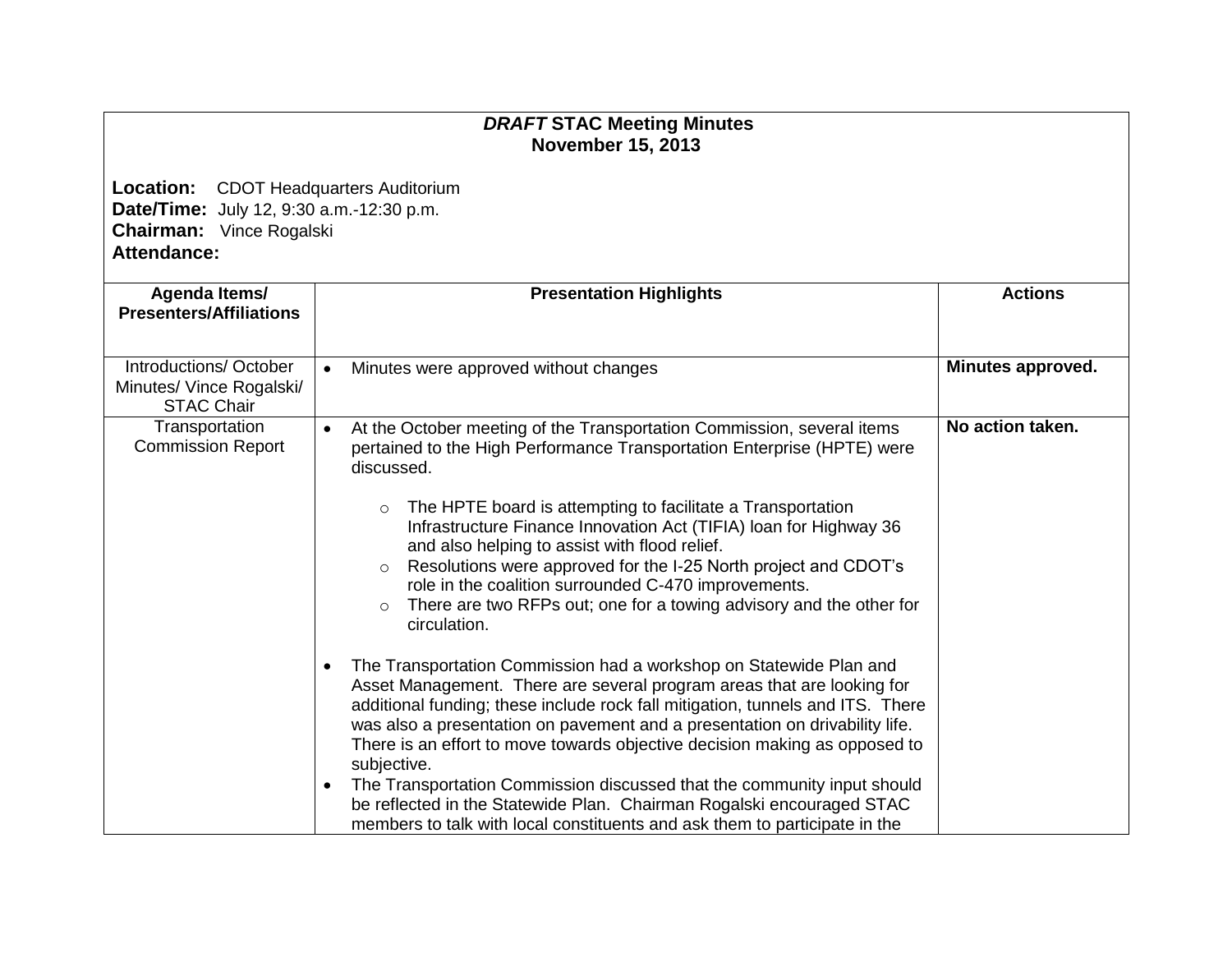|                                | process.<br>There is an effort to monitor FASTER Safety money more closely. As a<br>$\bullet$<br>result there have been discussions about moving money into RPP.<br>The estimate for flooding damage is around \$400 million. \$58 million was<br>$\bullet$<br>allocated for emergency response projects and \$22 million was committed<br>and encumbered. The goal is to have all the highways serviceable by<br>December 1. Past December 1, construction will continue to bring those<br>roads affected by the flood to full service.<br>The Transportation Commission left the budget workshop leaning towards<br>adopting Budget Scenario #3. A draft budget will be presented to the<br>Governor's Office by December 1.<br>All of the RAMP projects recommended to the Transportation Commission<br>were approved, with the exception of one project which was withdrawn. A<br>motion was passed to approve the RAMP project list.                                                                                                                                                                                                                                                                                                                                                                                                                                                                                                                                                                                                                                                                |                  |
|--------------------------------|----------------------------------------------------------------------------------------------------------------------------------------------------------------------------------------------------------------------------------------------------------------------------------------------------------------------------------------------------------------------------------------------------------------------------------------------------------------------------------------------------------------------------------------------------------------------------------------------------------------------------------------------------------------------------------------------------------------------------------------------------------------------------------------------------------------------------------------------------------------------------------------------------------------------------------------------------------------------------------------------------------------------------------------------------------------------------------------------------------------------------------------------------------------------------------------------------------------------------------------------------------------------------------------------------------------------------------------------------------------------------------------------------------------------------------------------------------------------------------------------------------------------------------------------------------------------------------------------------------|------------------|
| MPACT 64/ Herman<br>Stockinger | Herman Stockinger introduced Jim Gunning, Mayor of Lone Tree and Chair<br>$\bullet$<br>of the Metro Mayor's Caucus, to give a presentation on MPACT 64.<br>Mayor Gunning's presentation included a brief background on MPACT 64<br>efforts and polling results, the current state of transportation funding and<br>MPACT 64's role in building a bridge to the future, funding priorities, the<br>current straw man proposal (two-third to roads and one-third to transit) and<br>the effect of Amendment 66 on a possible ballot measure for transportation.<br>Terri Blackmore asked about distribution of funding within the metro<br>$\circ$<br>area. Mayor Gunning highlighted that there is sensitivity between<br>cities and counties over sales tax. Therefore, a tentative solution is<br>an even spilt of their share of the collected revenues. Importantly, it<br>doesn't affect the statewide division of revenue.<br>Barbara asked how many people were polled. Mayor Gunning<br>$\circ$<br>replied that the most recent poll included 1,000 people.<br>Thad Noll asked about how the Transit funding would be distributed<br>$\circ$<br>outside of RTD. Mayor Gunning indicated that there was a straw<br>man for the transit element, but referred Thad to Herman for more<br>details.<br>Trent Bushner commented that the project list needs to encompass<br>$\circ$<br>all of Colorado's communities in order to get widespread support. He<br>also commented that local television stations are the best way to<br>communicate with his constituents. Mayor Gunning replied that if a | No action taken. |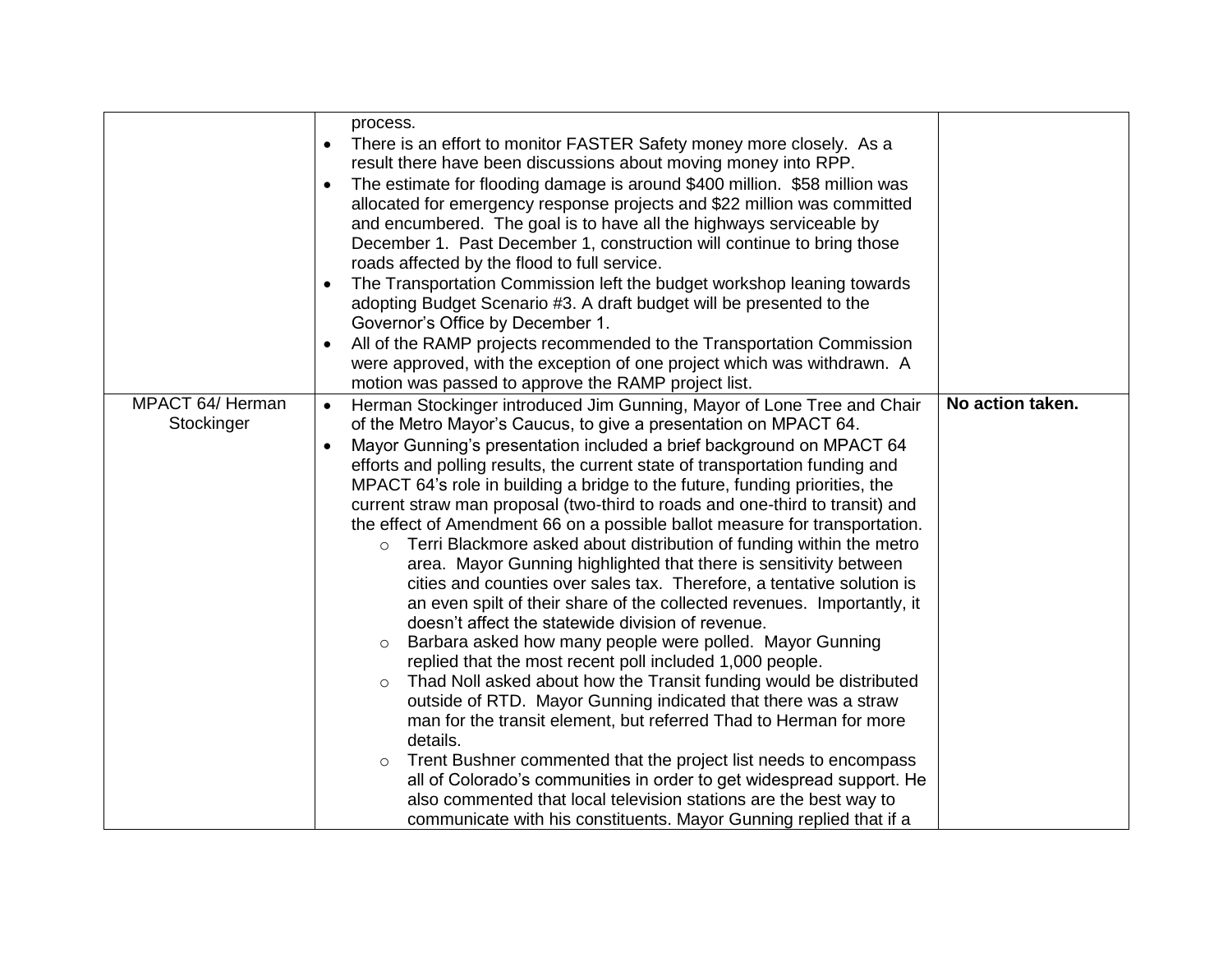|                                                                                                                                                               | ballot measure were to move forward, a campaign staff would take<br>over and begin engaging different parts of the state. Mayor Gunning<br>referred to Herman for insight on the ballot project list. Herman<br>explained the process that was used to develop the project list and                                                                                                                                                                                                                                                                                                                                                                                                                                                                                                                                                                                                                                                                                                                                                                                                                                                                                                                                                                                                                                                                                                                                                                                                                                                                                                                                                                                                                                                                                                                                                                                                                                                                                                                                                                |                  |
|---------------------------------------------------------------------------------------------------------------------------------------------------------------|----------------------------------------------------------------------------------------------------------------------------------------------------------------------------------------------------------------------------------------------------------------------------------------------------------------------------------------------------------------------------------------------------------------------------------------------------------------------------------------------------------------------------------------------------------------------------------------------------------------------------------------------------------------------------------------------------------------------------------------------------------------------------------------------------------------------------------------------------------------------------------------------------------------------------------------------------------------------------------------------------------------------------------------------------------------------------------------------------------------------------------------------------------------------------------------------------------------------------------------------------------------------------------------------------------------------------------------------------------------------------------------------------------------------------------------------------------------------------------------------------------------------------------------------------------------------------------------------------------------------------------------------------------------------------------------------------------------------------------------------------------------------------------------------------------------------------------------------------------------------------------------------------------------------------------------------------------------------------------------------------------------------------------------------------|------------------|
|                                                                                                                                                               | how to use STAC in refining the project list.                                                                                                                                                                                                                                                                                                                                                                                                                                                                                                                                                                                                                                                                                                                                                                                                                                                                                                                                                                                                                                                                                                                                                                                                                                                                                                                                                                                                                                                                                                                                                                                                                                                                                                                                                                                                                                                                                                                                                                                                      |                  |
| <b>Federal and State</b><br>Legislative Update/Kurt<br>Morrison<br>& Herman<br>Stockinger/CDOT<br>Office of Policy &<br><b>Government Relations</b><br>(OPGR) | State Update: The Transportation Legislation Review Committee (TLRC)<br>$\bullet$<br>recently completed its work. The TLRC approved five bills this year, two of<br>are directly transportation related and would have an impact CDOT. These<br>bills will be introduced in January and will maintain the same requirements<br>as any other bill.<br>Colorado Springs Utility asked for a bill that would authorize a new<br>$\circ$<br>overweight permit that CDOT can issue in cases where they are<br>considered a hazard.<br>Another piece of legislation allows to CDOT to issue a permanent<br>$\circ$<br>annual fleet permit to reduce regulatory burden.<br>Another piece of legislation seeks to increase the penalty, from<br>$\circ$<br>\$500 to \$2000, for a violation of the road restriction over<br>independence pass.<br>The General Assembly approved a new committee, the Flood Disaster<br>Study Committee (FDSC), which convened a week ago. The purpose of<br>the committee is to study the effects of the floods and come up with any<br>possible legislation that is needed. FDSC will be traveling to the<br>communities (Estes Park, Drake and Lyons) affected by the floods the<br>week of Nov. 18. At this point it is unknown whether additional legislation<br>will be needed.<br>The Transportation Committee of the General Assembly has appointed<br>new leadership. Sen. Nancy Todd of Aurora, formerly the vice-chair of the<br>Transportation Committee, will be replacing Rollie Heath of Boulder.<br>Federal Update: Kurt gave an update on the Federal Highways<br>Emergency Relief Program. The last time he addressed STAC, work was<br>under way to try and lift the cap of \$100 million to \$500 million. There had<br>been difficulty getting both chambers to agree on bill language. The<br>language approved by the Senate was rolled into the bill that recently<br>reopened the Federal government. Kurt acknowledged the hard work of the<br>Colorado Congressional delegation and their staff. | No action taken. |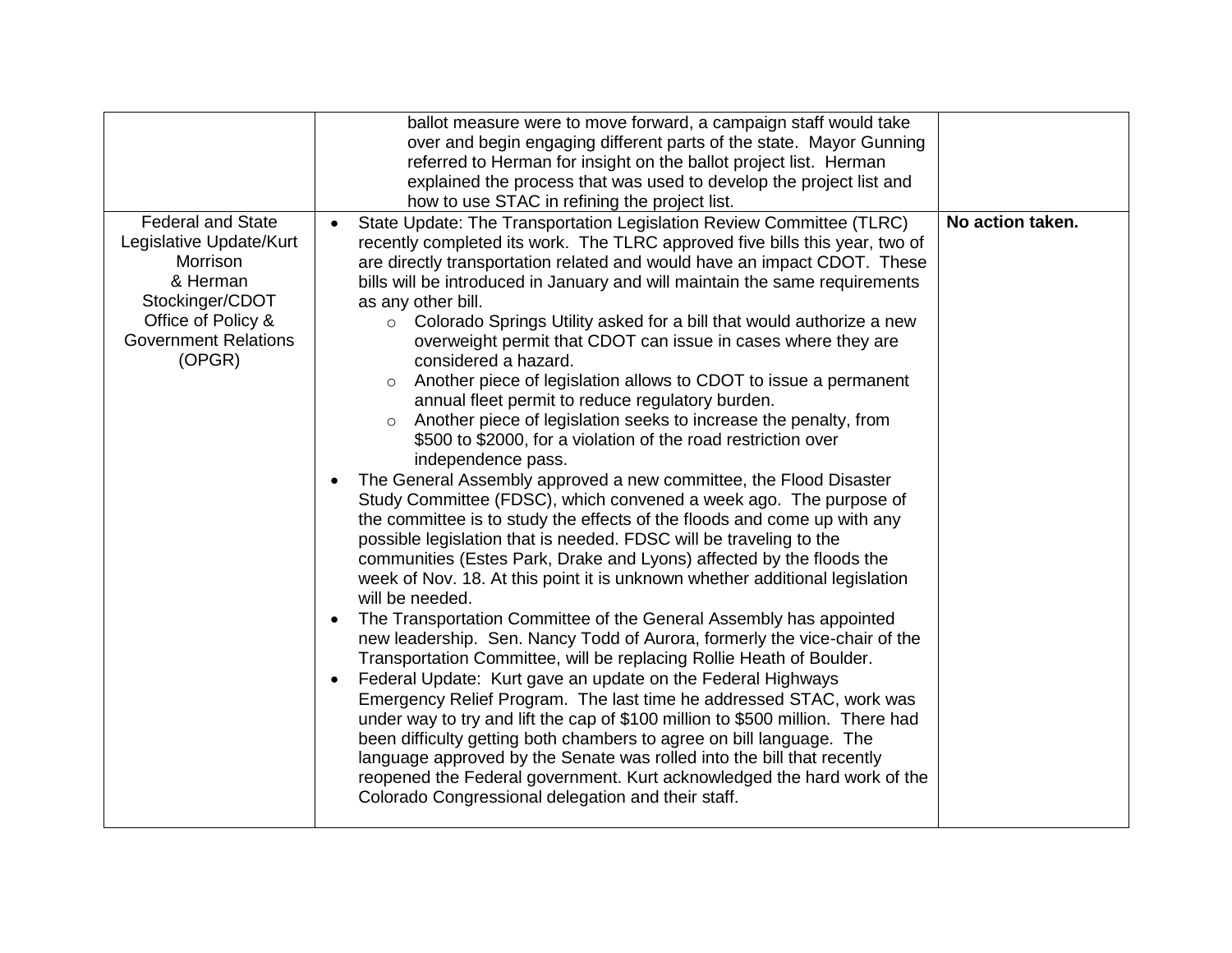| <b>FASTER Safety Audit</b> | CDOT's Audit Division came before STAC to share the results of their audit<br>$\bullet$                                                               | No action taken. |
|----------------------------|-------------------------------------------------------------------------------------------------------------------------------------------------------|------------------|
| Report/ COT Audit          | report. The Audit Division reviewed FASTER Safety funded programs and                                                                                 |                  |
| <b>Division</b>            | presented their results to the Audit Review Committee in October of this                                                                              |                  |
|                            | year. The audit was completed at the request of Executive Director Hunt.                                                                              |                  |
|                            | The scope of their review was FASTER Safety funds that apply to road                                                                                  |                  |
|                            | safety projects for FY 10-13. During that time period CDOT received \$323<br>million in FASTER Safety funds.                                          |                  |
|                            | There were two objectives with the audit; first, was to determine whether                                                                             |                  |
|                            | CDOT was in compliance with the requirements established by the                                                                                       |                  |
|                            | legislation for eligibility to FASTER funds; second, to determine pre and                                                                             |                  |
|                            | post award safety metrics.                                                                                                                            |                  |
|                            | The Audit Division found that CDOT is in compliance with the requirements<br>$\bullet$                                                                |                  |
|                            | that were established by the legislation. With regard to metrics and how                                                                              |                  |
|                            | FASTER Safety dollars have improved road safety, the Audit Division                                                                                   |                  |
|                            | identified two concerns. First, there was a lack of consistency when it                                                                               |                  |
|                            | came to reporting to management what was actually spent on FASTER                                                                                     |                  |
|                            | Safety. Management did not receive timely and useful reports about                                                                                    |                  |
|                            | FASTER Safety funding expenditures. Second, CDOT needs a set of                                                                                       |                  |
|                            | standardized metrics that can be used to create the reports. Without                                                                                  |                  |
|                            | standards and metrics CDOT is not in a good position to answer the central                                                                            |                  |
|                            | questions posed by the audit and Executive Director Hunt. Additionally, it                                                                            |                  |
|                            | makes it difficult for CDOT to take credit for the benefits of the FASTER                                                                             |                  |
|                            | Safety program.                                                                                                                                       |                  |
|                            | The Audit Division's final report made three key recommendations. First,<br>$\bullet$                                                                 |                  |
|                            | communicate the need for standard and timely reports that management                                                                                  |                  |
|                            | can receive to monitor the program. Second, establish metrics that could                                                                              |                  |
|                            | be used in these reports to management. Third, to ensure that the most                                                                                |                  |
|                            | significant safety programs are addressed in the right way.                                                                                           |                  |
|                            | Debra updated STAC that a work group has been formed in response to<br>$\bullet$                                                                      |                  |
|                            | the outcomes of the audit. This group, composed of region safety staff and                                                                            |                  |
|                            | planning staff, is tasked with identifying what some potential metrics might<br>be and review the cash management systems to help with reporting. The |                  |
|                            | Transportation Commission will receive a workshop on FASTER Safety                                                                                    |                  |
|                            | and the audit will be a part of that discussion.                                                                                                      |                  |
|                            |                                                                                                                                                       |                  |
|                            |                                                                                                                                                       |                  |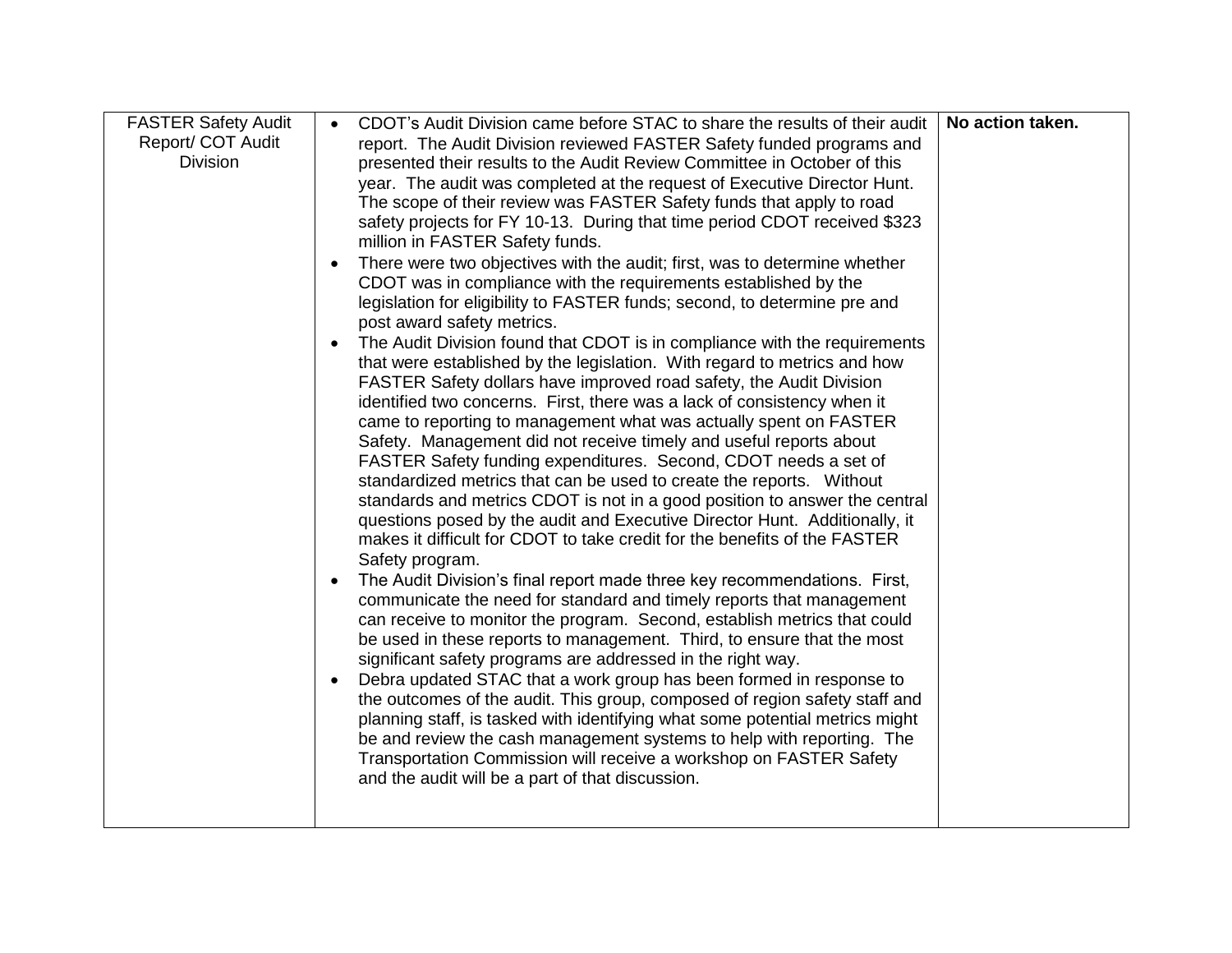| FY 15 Budget/ Scott | Scott Richrath came before STAC to give an update of the FY 15 draft            | <b>STAC recommends</b> |
|---------------------|---------------------------------------------------------------------------------|------------------------|
| Richrath            | budget. He explained the public friendly budget format deployed by CDOT         | the approval of the    |
|                     | over the last three years and process used to develop and approve               | elements of the draft  |
|                     | CDOT's budget.                                                                  | budget presented.      |
| $\bullet$           | Scott also explained how and why CDOT's budget is organized the way it          |                        |
|                     | is. Mentioning specifically that funding programs have transitioned into        |                        |
|                     | action orientated categorization.                                               |                        |
|                     | Scott then allowed for questions and statements in order to get STAC to         |                        |
|                     | the position where they would be comfortable in making a recommendation         |                        |
|                     | to the Transportation Commission. STAC comments included:                       |                        |
|                     | Vince Rogalski (STAC Chair) pointed out that surface treatment<br>$\circ$       |                        |
|                     | allocations has been reduced and gone to CDOT construction                      |                        |
|                     | engineering. Scott explained cost disparities are a product of                  |                        |
|                     | administrative overhead and indirect costs in order to facilitate the           |                        |
|                     | core work of CDOT. The reason behind this approach came from                    |                        |
|                     | the efficiency and accountability committee, comprised of members               |                        |
|                     | of the construction community, to help distinguish between                      |                        |
|                     | construction expenses and operating costs. Therefore, giving those              |                        |
|                     | outside the department a better understanding of CDOT's activities.             |                        |
|                     | Pete Frazier asked if these dollars ultimately allocated back to the<br>$\circ$ |                        |
|                     | projects.                                                                       |                        |
|                     | Wayne Williams asked where RAMP appears in the budget. Scott<br>$\circ$         |                        |
|                     | explained that there used to be one budget at CDOT and now there                |                        |
|                     | are five. STAC was presented with three of those budgets for the                |                        |
|                     | meeting. He then went into detail about the nature of RAMP and its              |                        |
|                     | function as a cash management system through existing cash                      |                        |
|                     | balances. This allows Regional Transportation Directors and                     |                        |
|                     | project managers to accelerate their use of those of future funds on            |                        |
|                     | an annual basis.                                                                |                        |
|                     | Wayne Williams followed up his question with a request for a<br>$\circ$         |                        |
|                     | document that combines all those budgets and demonstrates how                   |                        |
|                     | those RAMP dollars will be spent. Scott said that he would                      |                        |
|                     | combine all those into one document for the December STAC                       |                        |
|                     | meeting.                                                                        |                        |
|                     | Barbara Kirkmeyer said she would like to see the cash fund<br>$\circ$           |                        |
|                     | balances that are being approved every year.                                    |                        |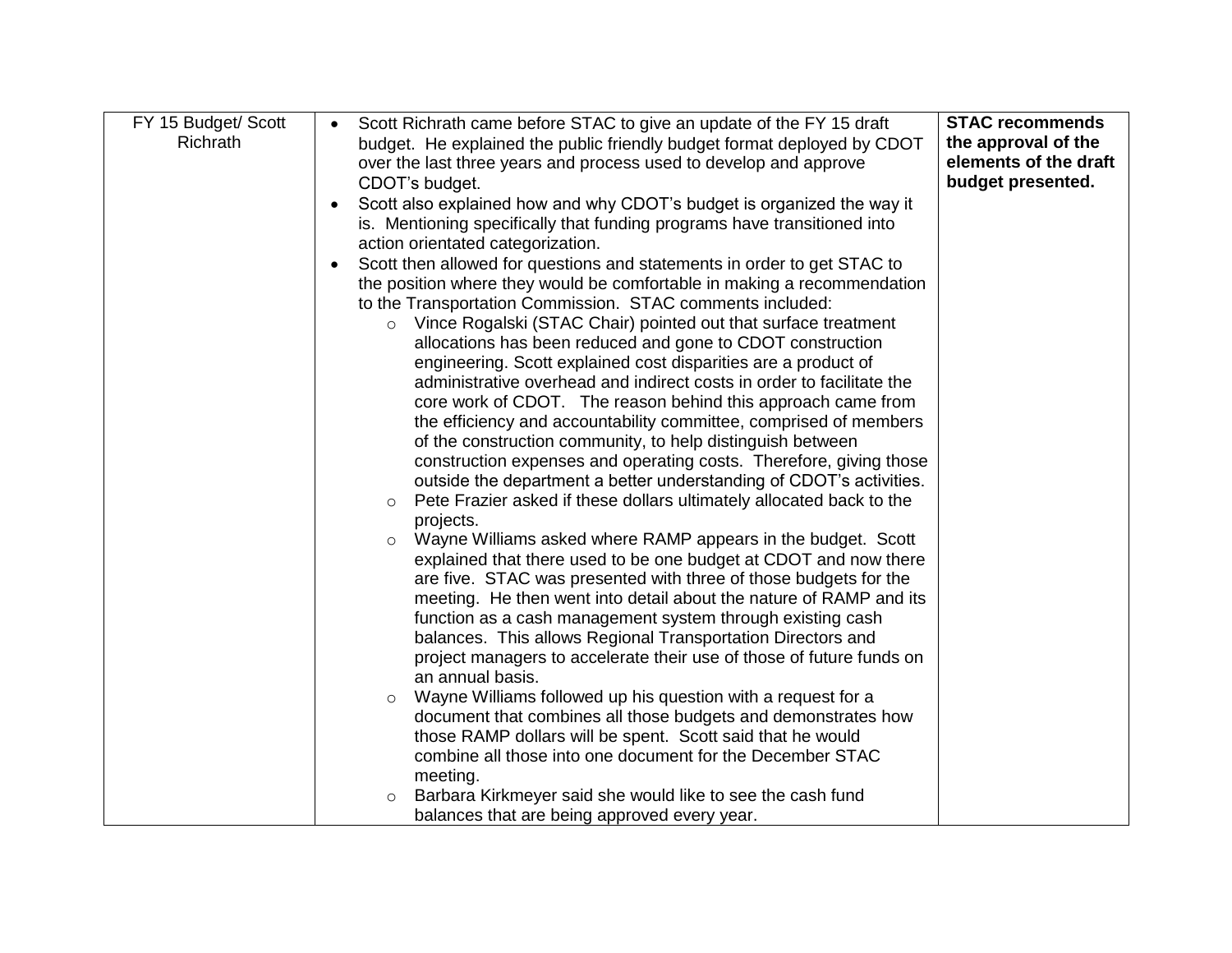|                                           | Wayne Williams pointed out the part of STAC's role is to advice the<br>$\circ$<br>Transportation Commission. However, it is difficult to advise them<br>when they receive the materials before STAC does and they have<br>already done the approval. He requested that in the future CDOT<br>provide STAC with the necessary materials to make<br>recommendations to the Transportation Commission.<br><b>ACTION ITEM:</b> Wayne Williams made a motion that STAC<br>recommend the approval of the elements of the draft budget<br>presented. The motion passed.<br>Trent Bushner asked why some of the RAMP funding wasn't used<br>$\circ$<br>to pay off debt. Scott explained that CDOT has utilized favorable<br>interest rates to its advantage to mitigate inflation costs associated<br>with construction.<br>Barbara Kirkmeyer asked what the anticipated cash fund balance<br>$\circ$<br>would be. Scott indicated that CDOT has about \$1.5 billion in cash<br>balances, but added that \$1.1 billion is restricted. Barbara indicated<br>a preference for using a portion of the cash fund balance for RPP,<br>in essence the planning process.<br>Comments were raised by several members that there is a strong<br>$\circ$<br>inclination towards RPP and flexible spending sources for local<br>projects. Vince Rogalski indicated that he would be at the<br>Transportation Commission meeting and would convey that |                  |
|-------------------------------------------|------------------------------------------------------------------------------------------------------------------------------------------------------------------------------------------------------------------------------------------------------------------------------------------------------------------------------------------------------------------------------------------------------------------------------------------------------------------------------------------------------------------------------------------------------------------------------------------------------------------------------------------------------------------------------------------------------------------------------------------------------------------------------------------------------------------------------------------------------------------------------------------------------------------------------------------------------------------------------------------------------------------------------------------------------------------------------------------------------------------------------------------------------------------------------------------------------------------------------------------------------------------------------------------------------------------------------------------------------------------------------------------------------------------------------------|------------------|
| RAMP & Flood Update/<br><b>Tim Harris</b> | message.<br>Tim Harris came before STAC to give an update on RAMP and flood<br>$\bullet$<br>recovery efforts.<br>The RAMP project list was approved by the Transportation Commission at<br>the October meeting. There are critical dates for participants to know:<br>By January 6 CDOT needs reassurance from their partners that<br>$\circ$<br>they still intend to move forward on their selected projects.<br>CDOT has extended the date to reassurance to those entities<br>$\circ$<br>affected by the flood to April 7.<br>○ CDOT would like to have IGAs on all the projects by June of 2014.<br>CDOT is working on a portfolio management system and will be going<br>before the Transportation Commission in November. The intent is capture<br>where the projects are, when they are going to ad and how the money is<br>flowing. This should give CDOT a better picture about how to best manage                                                                                                                                                                                                                                                                                                                                                                                                                                                                                                                        | No action taken. |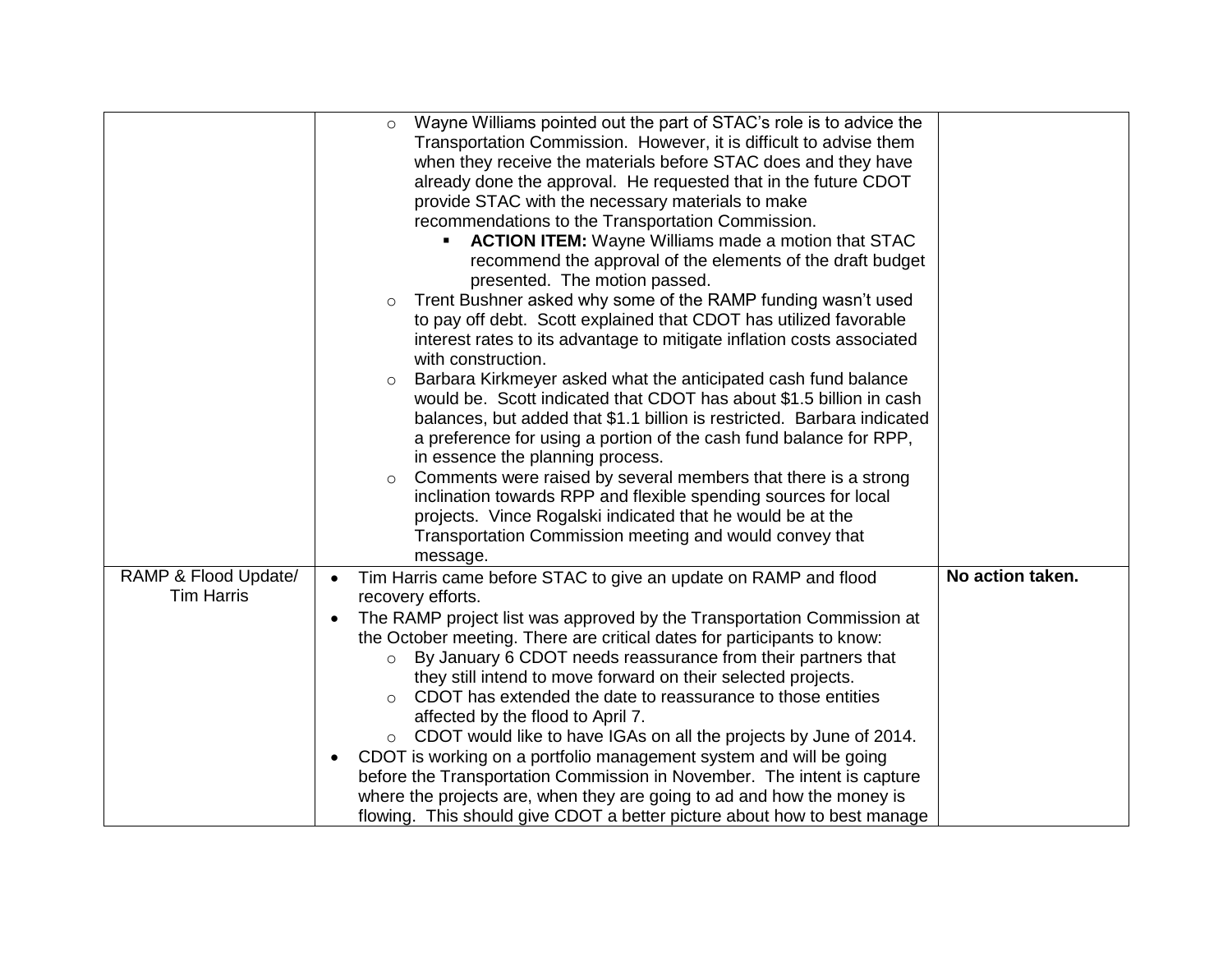|                                              | RAMP.<br>Flood Update: Highways 32 and 36 have been reopened. To date, 92% of<br>$\bullet$<br>the highways that were closed have been reopened. The goal was to have<br>everything reopened by December 1 and CDOT is very confident that they<br>will meet that goal. The only remaining roadways to be reopened are<br>highway 7 and US 34.<br>CDOT has moved from a response phase to a recovery phase.<br>$\bullet$<br>Barbara Kirkmeyer commented on how CDOT Region 4 has done<br>$\circ$<br>an exceptional job in managing the flood recovery efforts.                                                                                                                                                                                                                                                                                                                                                                                                                                                                                                                                                                                                                                                                                                                                                                                                                                                                                                                                                                                                                                                                                                                                                                                                                                                                                                                                                                                                                                              |                                                                                                                                                                                                                                                                                                                                                                                                                                                                                                                               |
|----------------------------------------------|------------------------------------------------------------------------------------------------------------------------------------------------------------------------------------------------------------------------------------------------------------------------------------------------------------------------------------------------------------------------------------------------------------------------------------------------------------------------------------------------------------------------------------------------------------------------------------------------------------------------------------------------------------------------------------------------------------------------------------------------------------------------------------------------------------------------------------------------------------------------------------------------------------------------------------------------------------------------------------------------------------------------------------------------------------------------------------------------------------------------------------------------------------------------------------------------------------------------------------------------------------------------------------------------------------------------------------------------------------------------------------------------------------------------------------------------------------------------------------------------------------------------------------------------------------------------------------------------------------------------------------------------------------------------------------------------------------------------------------------------------------------------------------------------------------------------------------------------------------------------------------------------------------------------------------------------------------------------------------------------------------|-------------------------------------------------------------------------------------------------------------------------------------------------------------------------------------------------------------------------------------------------------------------------------------------------------------------------------------------------------------------------------------------------------------------------------------------------------------------------------------------------------------------------------|
| Program Distribution/<br>Debra Perkins-Smith | Debra came before STAC requesting two recommendations. First, a<br>$\bullet$<br>general recommendation for Program Distribution. Second, a specific<br>recommendation for the Congestion Mitigation Air Quality (CMAQ) program<br>and the statewide set-a-side for CNG.<br>STAC members were provided with a handout that applied funding figures<br>$\bullet$<br>to the recommendations of the STAC sub-committee on Program<br>Distribution. Debra explained the handout to the STAC members,<br>mentioning the composition and methodology behind its creation.<br>Thad Noll mentioned that when the sub-committee looked at a variety of<br>$\bullet$<br>options (VMT, population, etc.), the degree of change was minimal.<br>Steve Cook mentioned that the DRCOG board doesn't like the purposed<br>$\bullet$<br>formula and its high emphasis on lane miles, but given the amount of<br>funding it isn't justifiable to change it. However, if the funding levels were<br>significantly increased, as was the case in the prior decade when funding<br>was \$50-\$60 million, DRCOG would have major concerns with formula.<br>Debra outlined that CDOT staff will be going before the Transportation<br>$\bullet$<br>Commission for guidance on Regional Priorities Program (RPP) and<br>increasing the level of funding it receives.<br>Wayne Williams commented that the formula isn't perfect, but for the small<br>$\bullet$<br>funding figures being discussed it is not worth changing.<br>Wayne Williams made a motion for STAC to approve and accept<br>$\bullet$<br>recommendations of the STAC sub-committee on Program Distribution at<br>the current funding levels. If there are significant changes in the funding<br>levels, STAC will revisit the formulas.<br>Barbara Kirkmeyer asked for clarification as to whether the motion<br>$\circ$<br>was for all of Program Distribution or just for RPP.<br>Vince stepped in and asked for the motion to be suspended until<br>$\circ$ | <b>Action 1: STAC</b><br>recommended to the<br>Transportation<br>Commission the sub-<br>committee's RPP<br>allocation formula<br>given there is no<br>significant change in<br>funding levels. The<br>motion passed.<br><b>Action 2: STAC</b><br>recommended to the<br>Transportation<br>Commission the sub-<br>committee's TAP<br>allocation formula. The<br>motion passed.<br>Action 3: STAC made<br>a recommendation to<br>the Transportation<br>Commission that they<br>not take action on<br>CMAQ. The motion<br>passed. |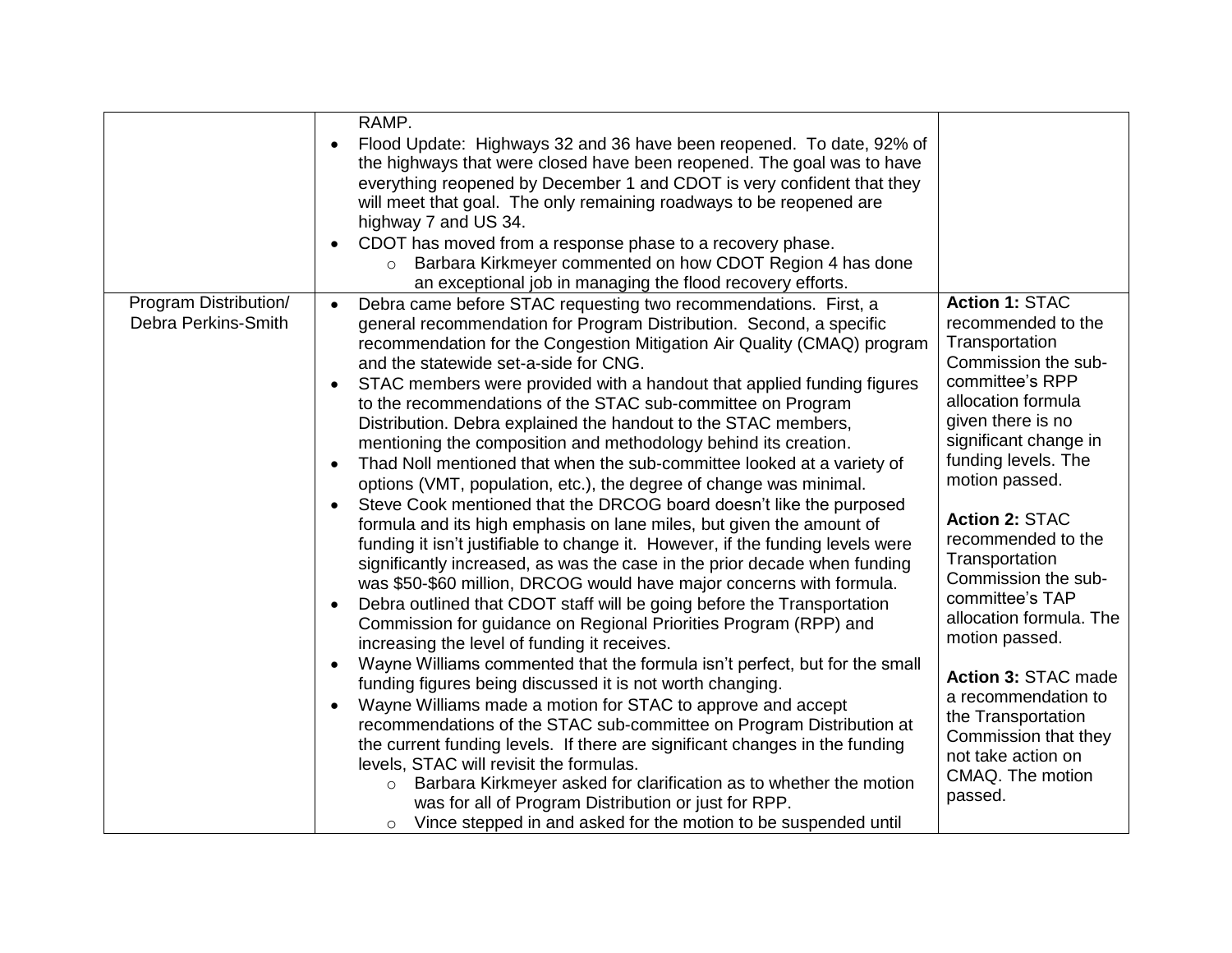|           | discussion for all the programs had been heard.                         | <b>Action 4: STAC</b>  |
|-----------|-------------------------------------------------------------------------|------------------------|
| $\circ$   | Terri Blackmore asked a clarifying question about whether the           | recommended to the     |
|           | funding figures provided were those that are intended to be used for    | Transportation         |
|           | the long range plan. Debra clarified that those percentages are         | Commission that they   |
|           | available yet.                                                          | adopt the set-a-side   |
| $\circ$   | Terri Blackmore made a follow-up statement that certain areas will      | for a statewide CNG    |
|           | be in attainment over the course of the long range plan and it          | program, including the |
|           | wouldn't make since for them to continue to receive CMAQ funding.       | construction of CNG    |
|           | Sandi Kohrs clarified that if area designation were to change then      | fueling stations and   |
|           | CMAQ would need to be revisited because it is very prescriptive.        | vehicle purchases,     |
|           | Debra further explained that for planning purposes assumptions          | there be an advisory   |
|           | have to be made, but in actuality they can change.                      | committee composed     |
| $\circ$   | <b>ACTION ITEM:</b> Barbara Kirkmeyer made the request that the         | of STAC                |
|           | motion only include a vote on RPP. Wayne Williams agreed and            | representatives, and   |
|           | the motion passed. Motion was later clarified to say, "STAC             | the program be         |
|           | recommends to the Transportation Commission the sub-                    | subject to annual      |
|           | committee's allocation formula given there is no significant change     | appropriations. The    |
|           | in funding levels".                                                     | motion passed.         |
| $\bullet$ | STAC then shifted its attention to Transportation Alternatives Program  |                        |
|           | (TAP). Debra and Jeff Sudmeier gave a brief explanation of the program  | <b>ACTION 5: Vince</b> |
|           | and then STAC members discussed.                                        | Rogalski made a        |
|           | ○ <b>ACTION ITEM:</b> Wayne Williams made a motion that STAC            | motion to approve      |
|           | recommend to the Transportation Commission the allocation               | Metro Planning. The    |
|           | formulas for TAP. Motion passed.                                        | motion passed.         |
| $\bullet$ | STAC then shifted its attention to CMAQ. Debra gave a brief explanation |                        |
|           | of the program and then STAC members discussed.                         | <b>ACTION 6: Vince</b> |
| $\circ$   | Barbara Kirkmeyer made several comments on the topic. First,            | Rogalski made a        |
|           | when the sub-committee was formulating its recommendations in           | motion to approve      |
|           | September, there were several members who were busy and                 | STP-Metro. The         |
|           | unable to attend STAC and the sub-committee meetings. Barbara           | motion passed.         |
|           | was under the impression that CMAQ was going to be revisiting in        |                        |
|           | October, but it wasn't revisited.                                       |                        |
| $\circ$   | Terri Blackmore commented that sub-committee had requested              |                        |
|           | percentages based on prior year and current year comparisons.           |                        |
| $\circ$   | Wayne Williams asked if there was anything that causes issues by        |                        |
|           | delaying a recommendation for one month. Debra indicated that the       |                        |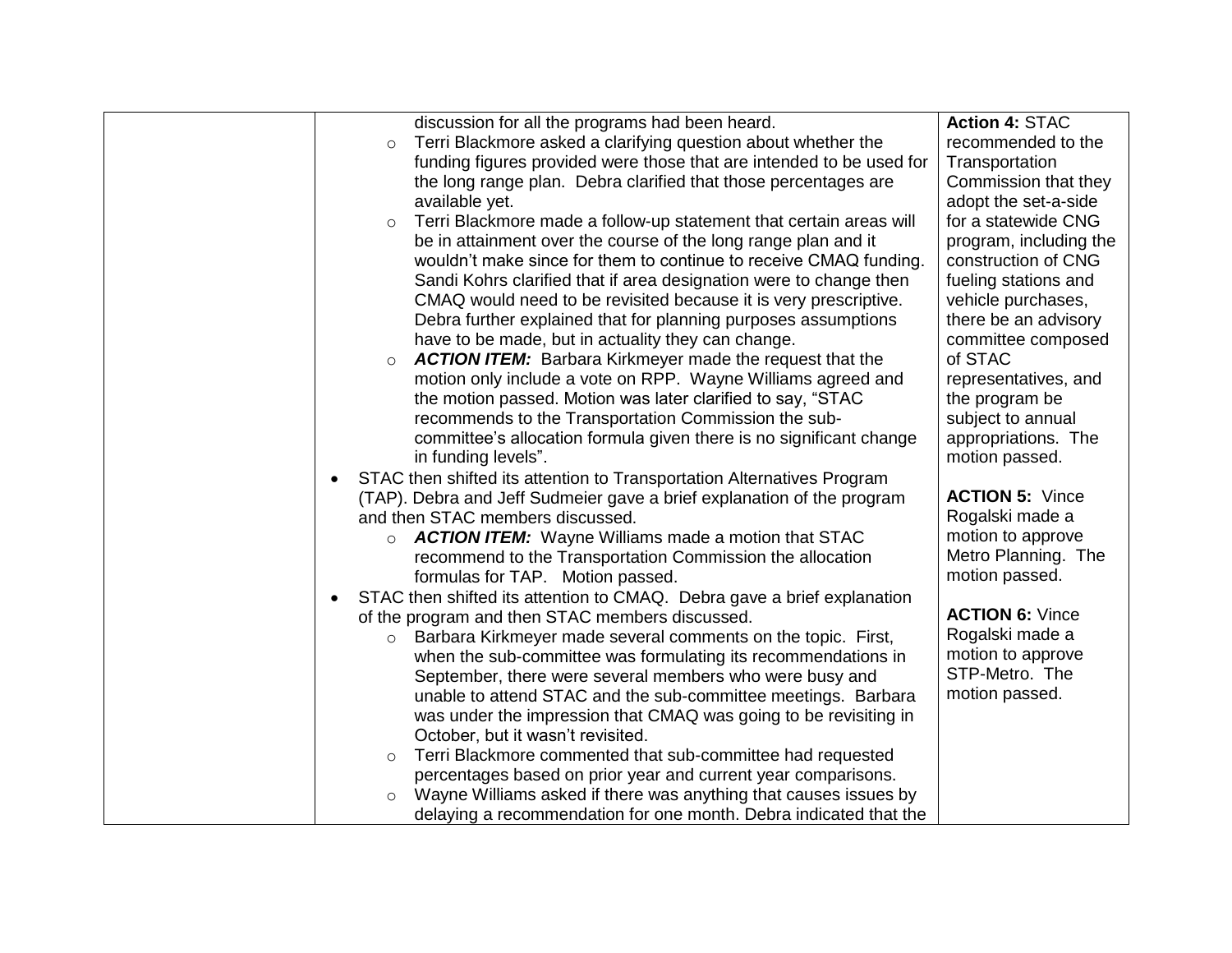| Transportation Commission could take action.                                      |  |
|-----------------------------------------------------------------------------------|--|
| Barbara Kirkmeyer raised concerns over the CO maintenance<br>$\circ$              |  |
| areas and the disparity in funding for those areas that are in non-               |  |
| attainment. Also, she questioned the emphasis on maintenance vs.                  |  |
| non-maintenance. Finally, she said that if a decision was needed                  |  |
| immediately on the topic then she suggested keeping the old                       |  |
| formula and not changing it because she doesn't agree with going                  |  |
| to a total population based formula.                                              |  |
| Wayne Williams commented on VMT vs. Population as a proxy<br>$\circ$              |  |
| used within a funding formula. Wayne felt that population, as a                   |  |
| proxy, was a better indicator of where the contaminant is coming                  |  |
| from.                                                                             |  |
| <b>ACTION ITEM:</b> Wayne Williams made a motion that STAC make a<br>$\circ$      |  |
| recommendation to the Transportation Commission that they not                     |  |
| take action on CMAQ. The motion passed.                                           |  |
| STAC then shifted its attention to the statewide set-a-side for CNG. Debra        |  |
| briefly explained that the sub-committee recommended \$30 million, over a         |  |
| four year period, for the Colorado Energy Office.                                 |  |
| Sandi Kohrs shared a memo from the DRCOG board, which was<br>$\circ$              |  |
| sent to Governor Hickenlooper, which made several                                 |  |
| recommendations regarding the statewide CNG Program.                              |  |
| Robert Lieb Jr. asked how the \$30 million will be spent over the four<br>$\circ$ |  |
| year time period and will the \$30 million be subject to annual                   |  |
| review? Barbara Kirkmeyer offered clarification that the program is               |  |
| intended to incentive the creation of CNG infrastructure statewide.               |  |
| She further explained that these would be privately owned stations                |  |
| with local government commitments to sponsor grant funds. Robert                  |  |
| shared his concern that once the "seed" money reaches its sunset                  |  |
| date there will be a desire to turn CNG into a permanent program.                 |  |
| Wayne Williams requested the motion include that CNG program to<br>$\circ$        |  |
| subject to annual allocation by the Transportation Commission.                    |  |
| <b>ACTION ITEM:</b> Barbara Kirkmeyer made a motion that STAC<br>$\circ$          |  |
| recommended to the Transportation Commission that they adopt                      |  |
| the set-a-side for a statewide CNG program, including the                         |  |
| construction of CNG fueling stations and vehicle purchases, there                 |  |
| be an advisory committee composed of STAC representatives, and                    |  |